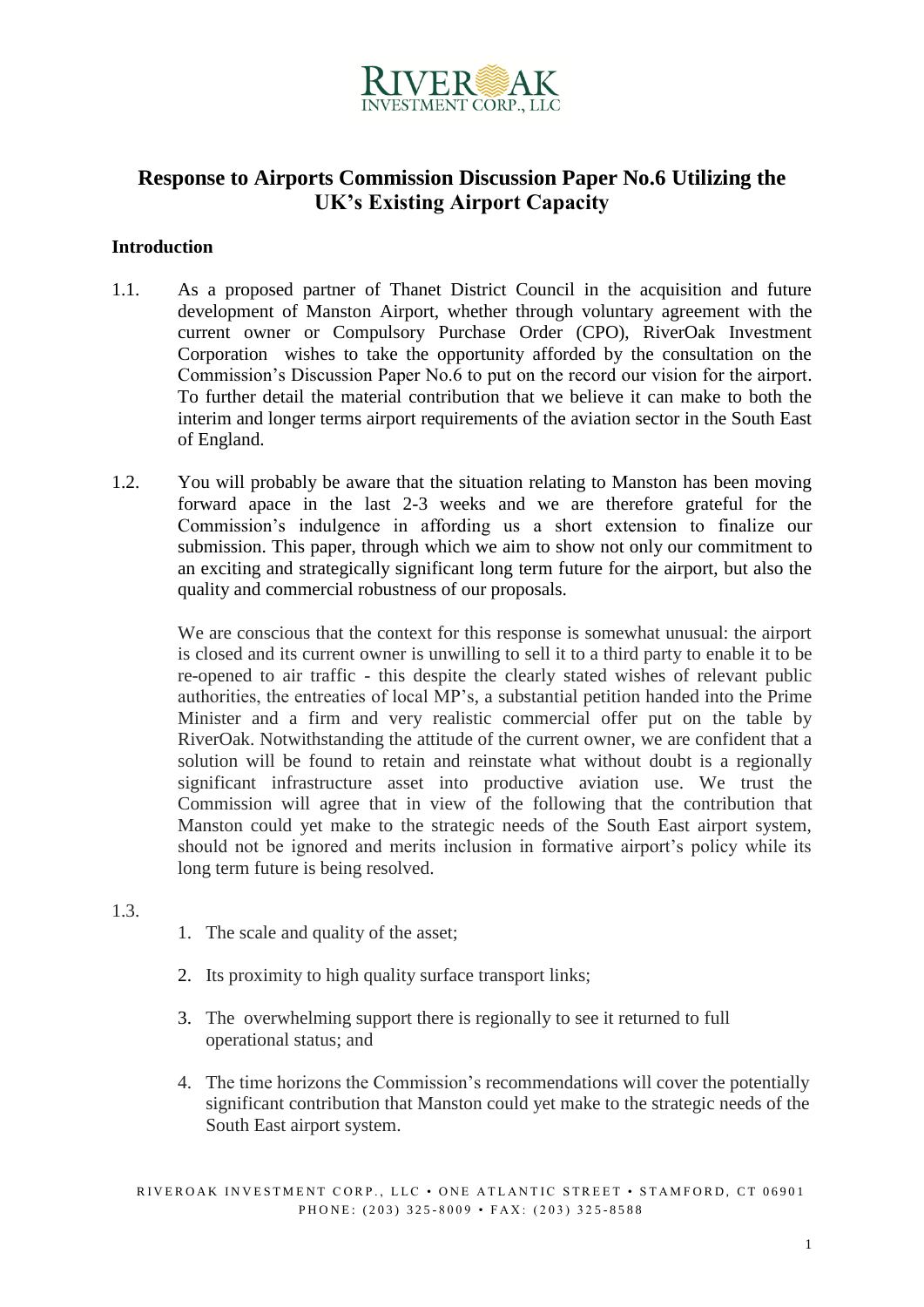

### **Background**

- 1.1. The airport has suffered since the mid 2000's from arms length ownership by a parent company based in New Zealand. Infratil, plc who were unwilling to make the consistent investment in terms of both financial and human capital needed to bring about the diversification and step-change in activity levels needed to put the airport on a sound commercial footing in the face of a major downturn in the UK economy and the global aviation industry. The company's strategic need to dispose of the asset afforded the current owner Ann Gloag an entirely speculative opportunity to acquire a large brownfield site in Kent cheaply, with a view to asset stripping and realizing its alternative use value, rather than its potential as an airport. However there is no public support for redeveloping the airport for non-aviation uses and a clear recognition that strategically important assets such as a 2,750m long runway in the South East of England, where a full-length runway has not been built for over 30 years, should not be lightly foregone.
- 1.2. It is significant that in a response to a question from on 14 May, Sir Roger Gale, MP for Thanet North, the Prime Minister's indicated that the UK government recognises the airport:

"*has played an important role in the local economy and employed local people",* 

and that while the future of Manston,

*"remains the responsibility of the airport owner, but it is important that the Government are engaged, and I know that my right hon. Friend the Transport Secretary is engaged".* 

1.3. With this kind of support, Thanet District Council has resolved to investigate using a Compulsory Purchase Order to:

"*remove the airport from the hands of those who clearly have other objectives*". and then lease or sell it to a commercial partner<sup>1</sup>.

1.4. RiverOak Investment Corp., LLC and RiverOak affiliates have made a formal offer to the Council in this regard and have already undertaken discussions with the CAA with regards to re-opening the airport, and received assurances that the CAA will not be onerous or penal in its approach should a re-opening prove possible.

-

<sup>1</sup> http://www.kentonline.co.uk/thanet/news/manston-compulsory-purchase-17412/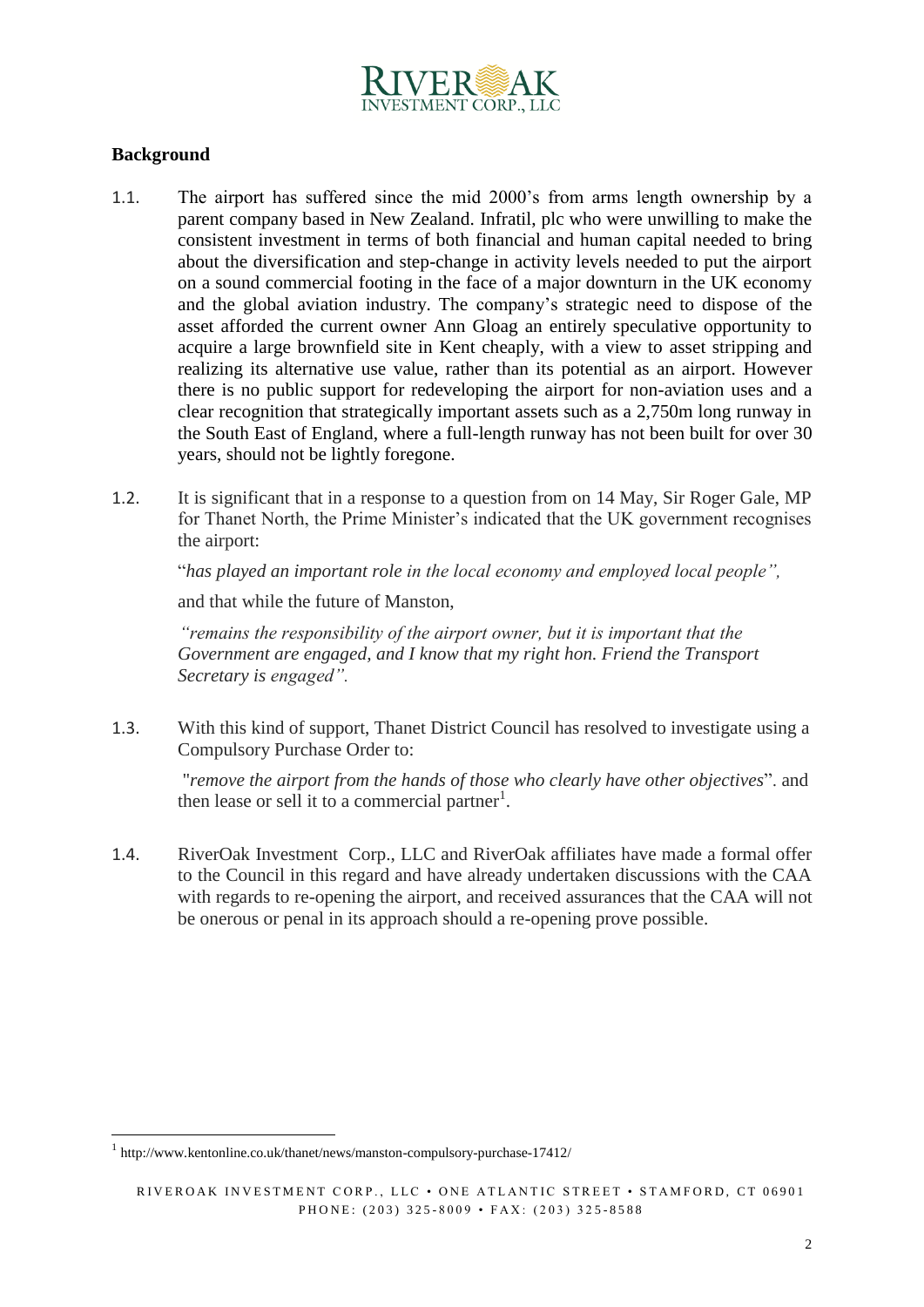

- 1.5. We are aware the airport's previous owners, Infratil, submitted a series of responses to the Commission including most significantly to its calls for evidence on Interim Measures and Long Term Proposals. Whilst they were made with the aim of persuading the Commission to support Manston as a solution to the South East's strategic runway capacity shortfall and relied upon very large scale public investments in new high speed rail connections and a range of propitious policy interventions, our proposals are more realistically framed and are not dependent on the public sector financial participation that Infratil outlined. RiverOak also has the commercial insight, experience, resources and resolve to:
	- Execute its carefully thought through business plan, which has been market tested with potential airline customers, tenants and development partners.
	- Place Manston Airport on a firm and independent commercial footing.
	- Act as a significant catalyst for regeneration of the local and regional economy.

#### **Our Strategic Vision for Manston**

- 1.6. Starting from the fundamental principle that airports, and particularly those with a heavy duty 2,750 meter runways, uncongested airspace, plenty of accompanying land, and a location close to the heart of northern Europe, are extremely valuable economic assets. Riveroak's plans for Manston do not rely on redeveloping it for housing. Rather they are based broadly on the model developed at Alliance Fort Worth airport in Texas, with which we are very familiar, but tailored to reflect Manston's unique facets and its potential strategic role in the wider South East airport's system.
- 1.7. With this in mind, our strategy revolves around:
	- i. Re-opening Manston in 2015/16 as a Sky Port and Integrated Aviation Services Hub.
	- ii. Initially the focus would be on re-establishing the airport's cargo business, particularly in the '*perishables*' niche it had successfully carved out, *General Aviation* activities (e.g. Business Aviation, military and emergency service related movements, flying schools, private light aircraft) and *commercial aircraft training and testing* such as that seen over the summer of 2013 with BA's acceptance flights for their new Airbus A380's and Dreamliners.
	- iii. The development of open and covered facilities for aircraft servicing, including off-line C and D checks and specialist aircraft teardown operations. The gradual expansion of this activity will form a second key phase/element of the project.
	- iv. The third would follow 18 months to two years later (i.e. probably summer 2017 at the earliest), and would involve re-opening of passenger services if appropriate contracts can be agreed with suitable carriers. We anticipate that at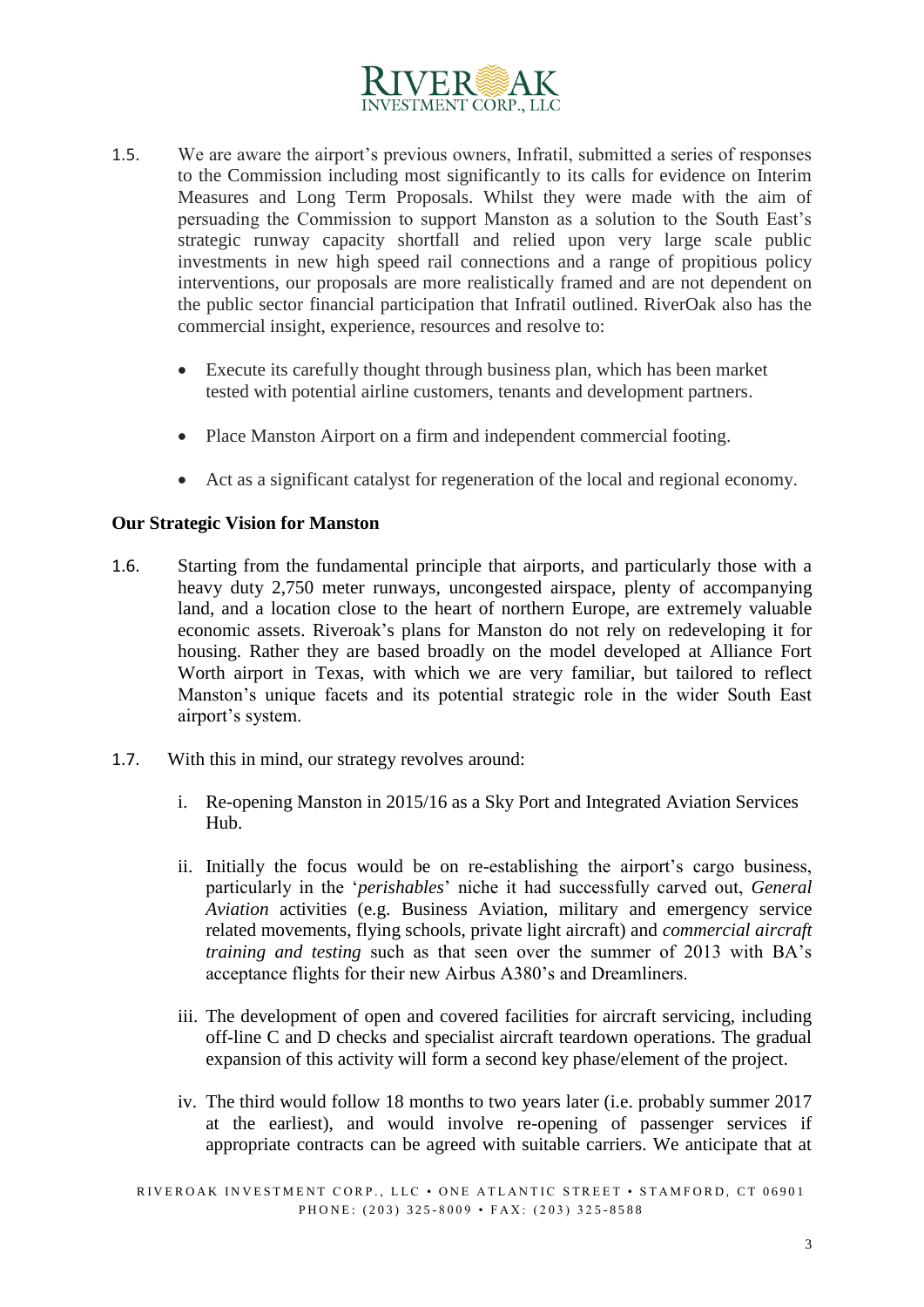

first any such services are likely to be outbound leisure oriented and provided by no frills or charter operators, but with a limited network of scheduled business services to follow using aircraft with the right levels of seat capacity and economics for the local Kent market.

- v. Re-establishing Manston as a key diversion airport, capable of providing emergency resilience to the wider South East airport system.
- 1.8. The preceding elements of our plans involve activities 'inside' the operational fence, where there is more than adequate space for a major expansion of cargo related buildings, engineering and specialized aircraft recycling facilities and General Aviation hangars, without impinging on land required for any future passenger related development and apron. But in the medium term we also envisage bringing forward a range of related developments outside the boundary fence, including:
	- An airport commercial 'campus' offering office, logistics and manufacturing/servicing space for both aviation companies that do not require airside access and non-aviation companies, freight forwarders/logistics companies, attracted by the airport's presence.
	- The campus would also include business-class hotel accommodation, an aviation training academy, incubation units for small businesses, an enhanced heritage and leisure offer and crèche/café and other facilities for those working in and around the airport.

The unique historical prominence that Manston offers the Spitfire and RAF Museums should be greatly enhanced to become a major tourist destination, whilst at the same time developing the engineering capability of the RAF Museum. RiverOak firmly believes that this enhancement could be transformative for both museums and can be achieved by a modest injection of private capital

- Renewable energy developments designed to make the whole development carbon neutral.
- 1.9. Taken together, the foregoing would turn Manston into a strategically important reliever airport in the South East, an important international transport gateway for Kent and a huge regeneration catalyst for Thanet and East Kent. Such is the size of the opportunity Manston provides, we envisage that it would take 20 years for the Skyport and Integrated Aviation Services Hub to reach its full potential, but when it does it will provide a flagship development and anchor for economic development in the Eastern Part of the Thames Corridor. 20 years is the average life of investment with which we at RiverOak are comfortable

# **The Scale of the Air Cargo Opportunity**

1.10. In 2013 Kent International handled 30,000 tonnes of cargo, the equivalent in work load unit terms of 300,000 passengers and consequently was the sixth busiest

RIVEROAK INVESTMENT CORP., LLC  $\cdot$  ONE ATLANTIC STREET  $\cdot$  STAMFORD, CT 06901 PHONE: (203) 325-8009 • FAX: (203) 325-8588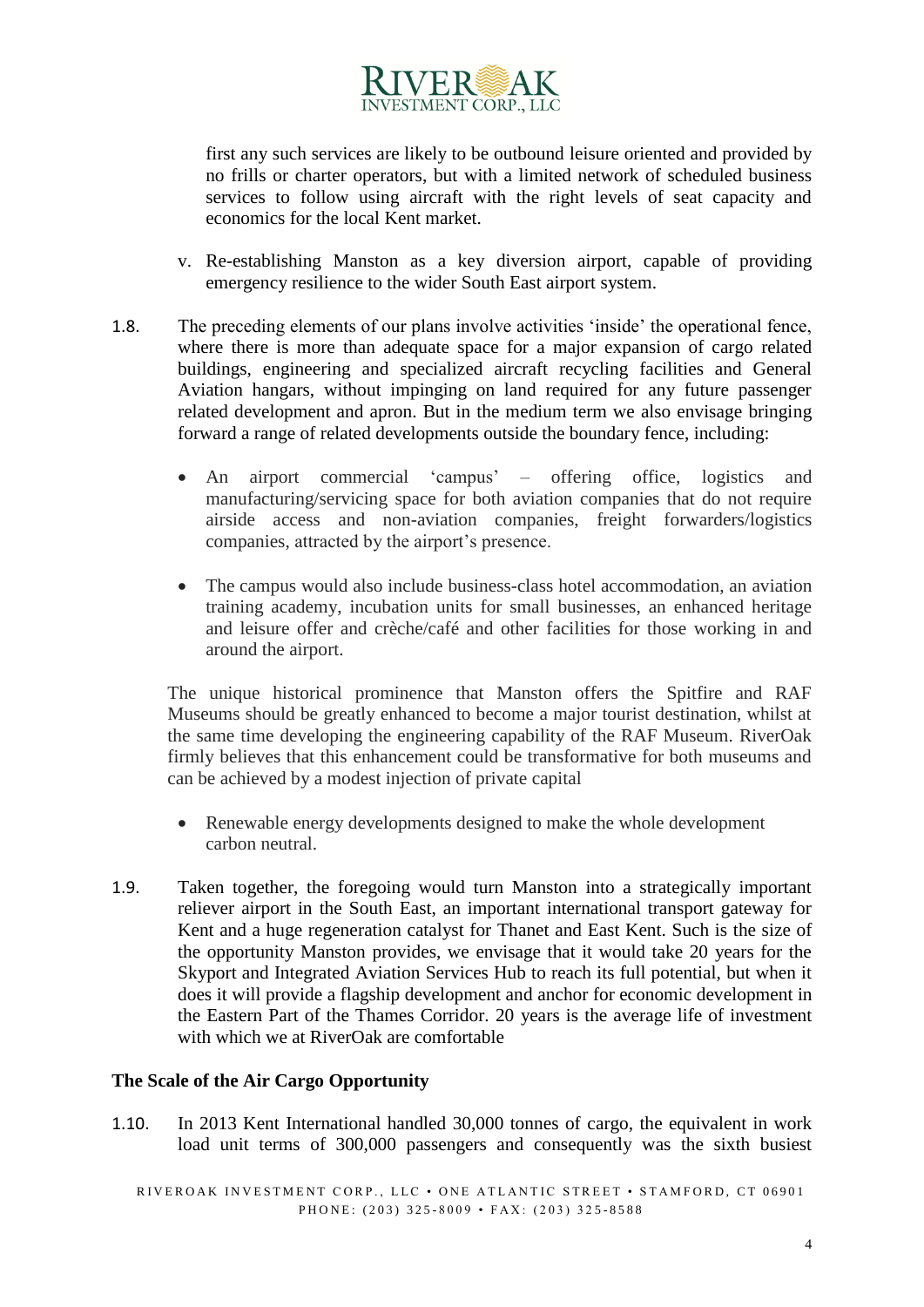

airfreight airport in the UK with freight volumes greater than Luton, Belfast, Edinburgh and Birmingham. There are strong indications from discussions we have had that the carriers and freight forwarders who used Kent International prior to its closure will return as soon as it is operational because of its reputation for quick and efficient turnarounds. Indeed one of the carriers has already promised to increase the number of their flights by 30%. But this simply provided confirmation of what our own strategic assessment of the current and long term trends in the cargo market had already shown.

# **Global Market Trends**

- 1.11. Looking first at long-term trends, since 1970, there has been 6.4% average growth in annual global air cargo traffic, although that number drops to about 4.8% over the last 20 years. Historical analysis suggests that global airfreight grows at roughly a multiplying factor of 2-to-1 compared to growth in global GDP. So even though the market currently flat in terms of growth, economists still believe that looking forward, with GDP expected to grow at roughly 3% a year, it's logical to assume that airfreight will grow at 5%-6% per year if that multiplier effect still applies.
- 1.12. There is no guarantee that the multiplier will apply going forward but most analysts conclude that airfreight will grow on average, over the longer term, at least at the rate of global GDP, giving a spread for year on year growth somewhere in the 3%- 6% range. Boeing forecast growth rates of 2.4% annually between 2012 and 2031, whilst Airbus forecast a more bullish 4.1% annual increase<sup>2</sup>.
- 1.13. This outlook is in sharp contrast to the distinct weakening in airfreight growth over the last decade, but the industry remains fairly bullish about the long growth of airfreight. As Tom Crabtree, Boeing Commercial Airplanes regional marketing director and primary author of the manufacturer's World Cargo Forecast notes:

"*When things start to turn around, it's the mode most in demand. When things get soft, it's the mode that shippers try to retreat from." As a result, he said, "we're seeing . . . an exaggerated impact of trends on the airfreight industry over the last 3-* 4 years<sup>3</sup>."

# **UK Perspective**

1.14. Moreover, at a national level there is official acknowledgement that cargo capacity constraints will continue to mount at airports in the South East of England. The Department for Transport forecasts that by 2020, £42 billion of air cargo will be lost to London airports because of capacity constraints. Other than Manston, Stansted has been the principal airport accommodating express and dedicated cargo aircraft wishing to access the South East with volumes growing by over 600% from 1990 to 2012. But with MAG's aggressive plans to expand low cost services from Stansted

<sup>-</sup> $2$  The Air Freight Industry in the UK – PWC report Dec 2013

<sup>&</sup>lt;sup>3</sup> ATW: quoted in Maddening Cargo - Aaron Karp - January 1, 2012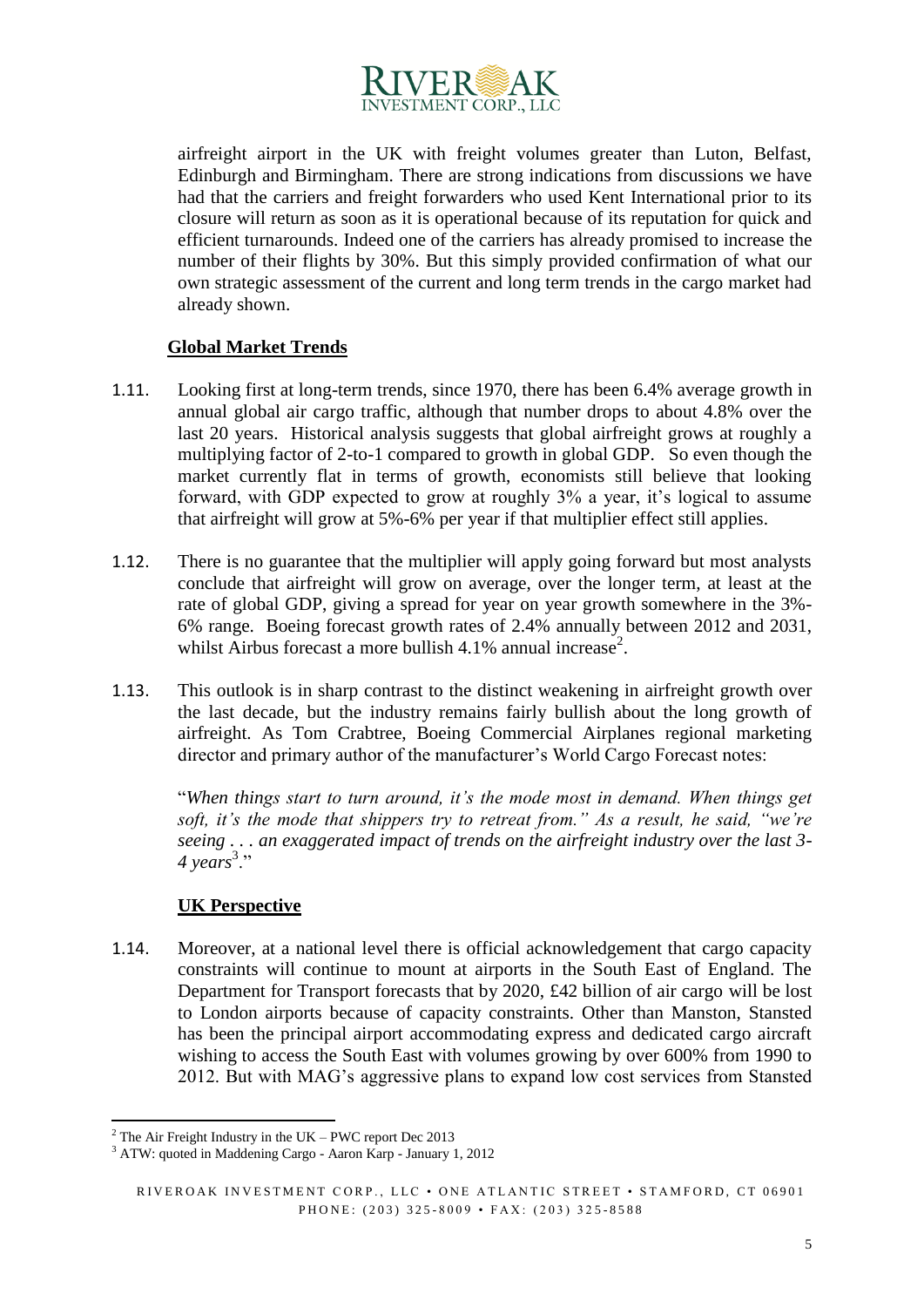

we are conscious that in the medium term as Stansted's runway capacity will become much more limited and dedicated cargo operations will be displaced by lack of slots or rising airport charges. .

1.15. As there is nowhere else in the South East that can accept and process such flights with the speed and cost effectiveness Manston can offer, it certainly seems to us that it would be extremely short-sighted to allow Manston to be permanently closed simply on the whim of an owner with no interest in aviation.

#### **Focusing on Manston's Potential Market Position**

- 1.16. At the micro level, we look specifically at perishable cargo, which represented Kent International's core business for several years before closure, there is clear evidence that this sector has healthy long term prospects.
- 1.17. The use of air transport for moving high value or perishable cargo has become critical to national, continental and global supply chains. Distributed production patterns, time-definite international transactions, just in time and low inventory practices have driven the development of sophisticated airfreight systems. Products such as electronics, pharmaceuticals, medical devices and sophisticated components account for the majority of international air cargo by value, but highly perishable goods that see a significant decrease in value with delay have become significant users of airfreight. About 80% of the perishables sector consists of food and ornamental plants.
- 1.18. Perishables is widely considered by the industry to be the biggest (by volume) and fastest growing air freight sector; for example in 2006 BA estimated that it constituted 11 per cent of world air cargo<sup>4</sup>. The amount of food air freighted into the UK more than trebled between 1992 and 2006 and there is every indication they will continue to rise. An SDG report (2010) provided a breakdown on types of UK perishable imports<sup>4</sup>, and noted that fish dominates the UK perishable export market



1.19. Foodstuffs brought into the UK are either trucked direct from the aircraft to the retailer's regional distribution centre by a subcontracted specialty hauler, or taken directly to the supermarket's own UK based suppliers, as many UK based growers

RIVEROAK INVESTMENT CORP., LLC  $\cdot$  ONE ATLANTIC STREET  $\cdot$  STAMFORD, CT 06901 PHONE: (203) 325-8009 • FAX: (203) 325-8588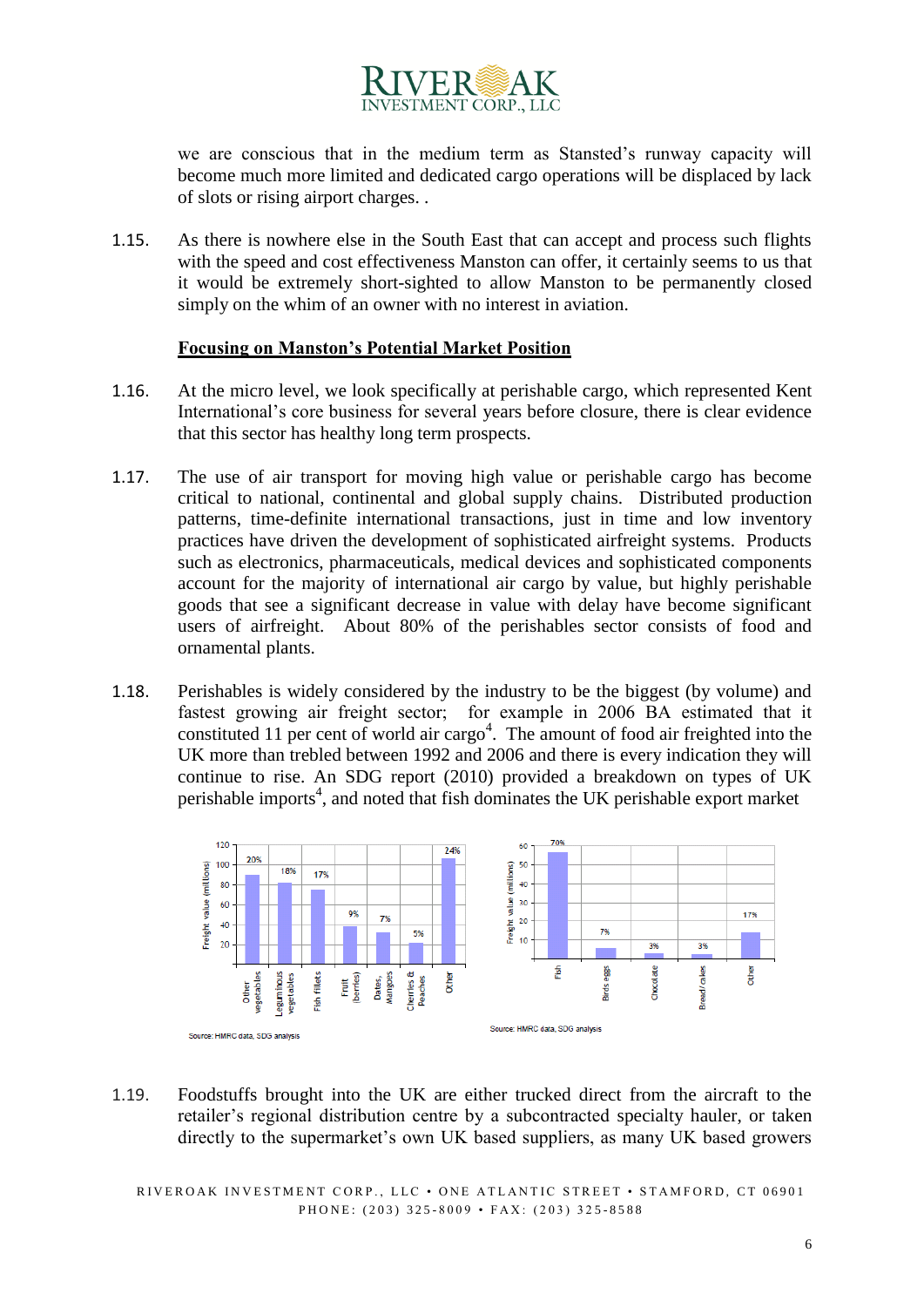

import perishables to supplement their own stocks. Some UK based retailers with overseas operations often import food items and quality check, label and package them in the UK, before shipping overseas (by air) to their overseas stores. In both cases speedy and efficient handling from plane to truck, of the kind for which Manston was legendary is essential. This base of operations can be grown on a compounded basis with better integration for example with the large grocery multiples. Indeed Kent is a geographic region in agri-production that is exemplary in the UK

- 1.20. On this basis we foresee the potential for income from airfreight potentially being substantial and capable of "covering" many of the airports more streamlined core operating costs. Whilst Manston is known as a freight airport in aviation circles, its value as a cost effective and logistically sound base for freight is probably not fully appreciated.
- 1.21. Moreover, whereas previously inbound aircraft into Kent International carrying perishables usually departed empty to take on return loads at other airports we will promote outbound loads as an obvious and compelling business opportunity. New non-perishable cargo business can be handled at the airport and already identified carriers will be afforded a reliable base within the European Union.
- 1.22. Manston will focus on the dedicated *freighter* market serving the UK (both scheduled and charter). This diagram of its relative importance compared with bellyhold volumes is reproduced from the SDG 2010 report using 2008 data.

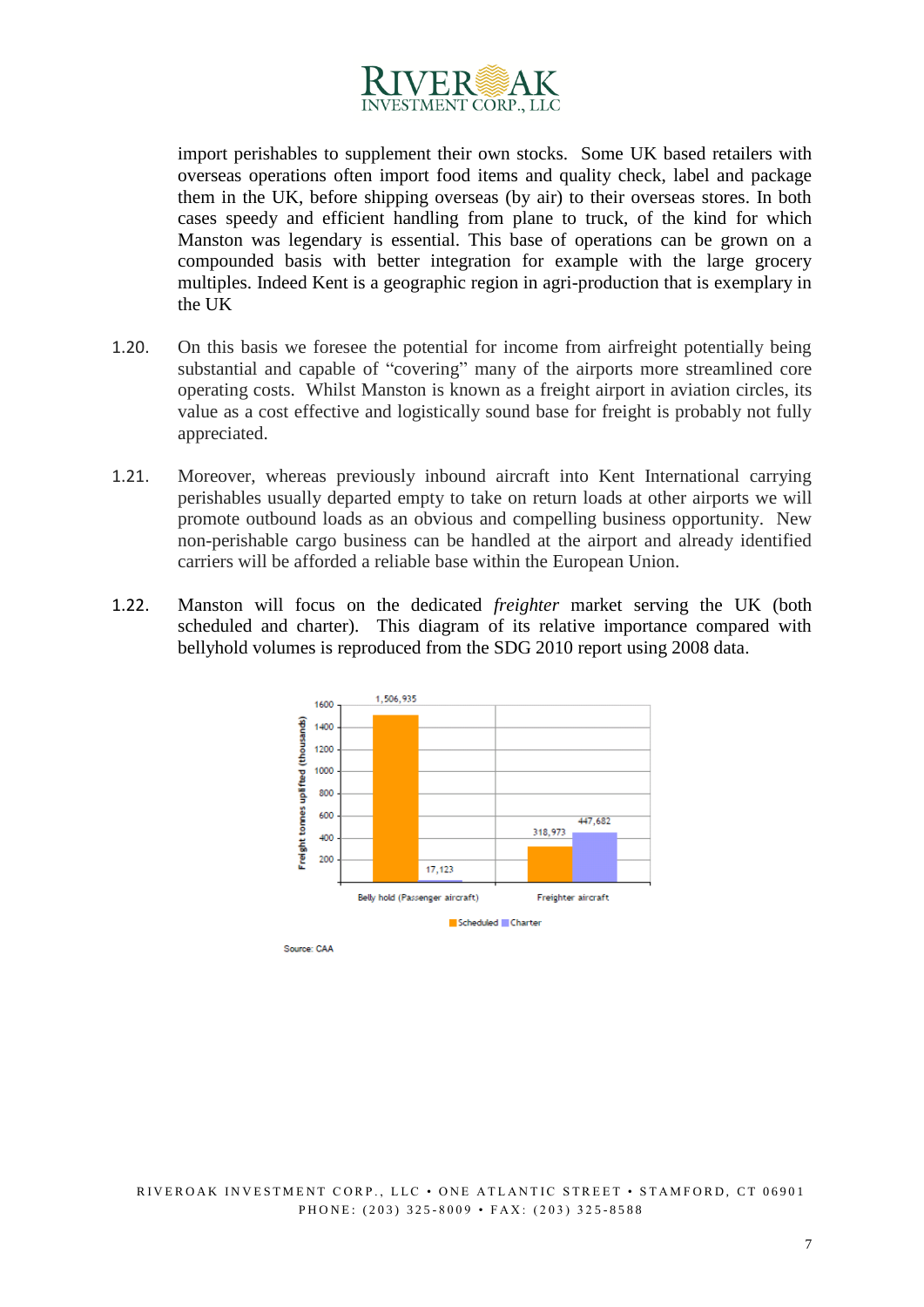

1.23. Within that freighter segment of the market, Manston will focus on the general cargo and specialist niche elements, which the SDG report puts into perspective.



Source: CAA, Stakeholder interviews, SDG Analysis

#### **Strategic Considerations**

- 1.24. Kent International is well positioned for a cluster of third party logistics companies south east of the Thames around the Medway and Channel Ports. It is also able to optimally serve the south east of England and its convenience to the major market of London is its major asset. Its convenience to the Channel Tunnel increases the catchment reach of trucked deliveries for airfreight dispatch. Because of its lack of congestion other airports are simply unable to match the quality and speed of service for which Kent International was previously renowned. RiverOak is confident that the task of reassembling the former Kent International workforce that built the airport's excellent reputation in the sector can be readily and efficiently accomplished.
- 1.25. An OE report for  $TfL<sup>4</sup>$  that attempts to quantify loss of business to the London area owing to constrained supply of capacity for air cargo, provides some interesting analysis underlining the strategic value to London and the wider South East that Manston could play if re-opened. "The difference between forecasts through 2050 of air cargo and the DfT's constrained forecasts of total ATMs represents economic activity that may not pass through London. It is likely that surplus demand in the London area for air cargo business may be met using airports outside the London area or even airports in continental Europe, though at a higher cost (i.e. it represents a welfare loss).
- 1.26. The lost value of traded goods is illustrated using four scenarios: a comparison of DfT model parameters, an Oxford Economics lower bound forecast, an Oxford Economics central case and an Oxford Economics upper bound forecast. Under these four scenarios there is a range of lost value of trade via air in 2050 that goes from £0 in the OE lower bound scenario to £270 billion in the OE upper bound

1

<sup>4</sup> Impacts of New Hub Airport on the Air Freight Industry

RIVEROAK INVESTMENT CORP., LLC · ONE ATLANTIC STREET · STAMFORD, CT 06901 PHONE: (203) 325-8009 • FAX: (203) 325-8588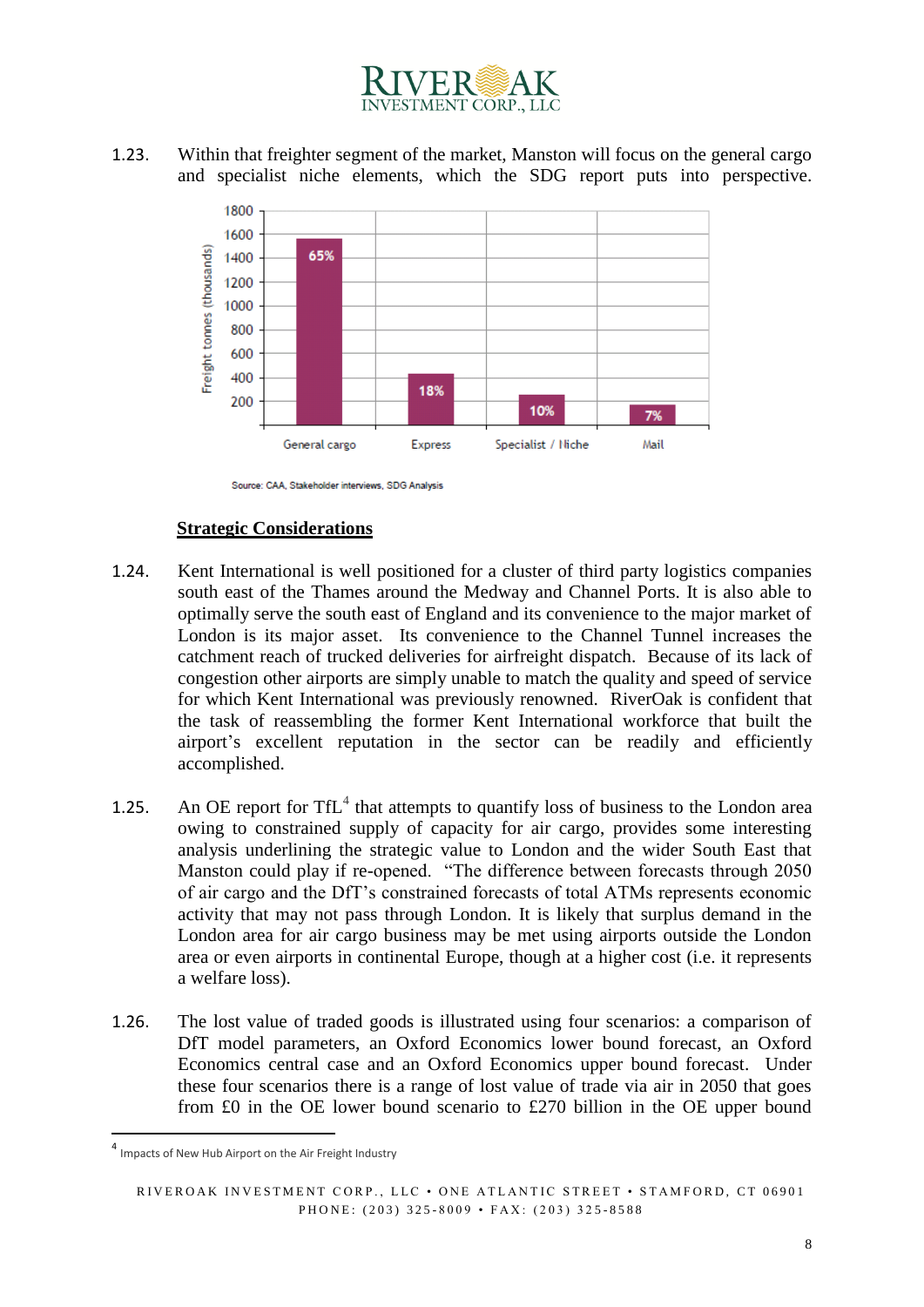

scenario, with a central scenario at £106 billion. DfT assumptions imply an even larger lost value of £550 billion<sup>5</sup>." If trade no longer passes through London airports, the OE report offers four outcomes:

- i. Some of this trade may divert to other UK airports.
- ii. Some of this trade may divert to other modes, where practical.
- iii. Some of this trade may divert to foreign airports.
- iv. Some of this trade may never occur at either UK or foreign airports.
- 1.27. Manston can undoubtedly be part of an integrated UK response delivering the most effective deployment of UK aviation assets to respond to such requirements, and thereby minimizing the need to turn away good business.
- 1.28. In this context, a target of 250,000 tonnes of cargo a year by 2030, half a million by 2040 and 750,000 tonnes in 2050, does not look unrealistic for Manston. The key, in addition to attracting back previous Manston users, is to target airlines taking on new cargo aircraft that are serving consignments and geographical markets that cannot readily be handled by bellyhold operations wherein Heathrow has market dominance.
- 1.29. It is for all these reasons that air cargo will provide a key building block for our plans for Manston and over time will become a substantial revenue generator. It is little appreciated, that for airports that are well located relative to key markets - in Manston's case London and the South East and near Europe – and capable of efficient handling and rapid turn rounds, the income accruing to an airport per tonne handled, can be the equivalent of 8-10 low cost air passengers<sup>6</sup>. Cargo formed was a significant share of the revenues generated under Infratil's stewardship of the airport, it will again.

# **Other Non-Passenger Aviation Activity Market**

1.30. General Aviation covers a multitude of activities, from diversions and flighttesting/training of commercial aircraft, to military and emergency service use (e.g the Bristow Air Sea Rescue operation that will continue to be based at Manston), Business Aviation including offshore servicing, pilot training and private light aircraft flying. All of these activities are gradually being pushed down the airport hierarchy in the South East as the busier and better-located airports fill up with commercial passenger and BusAv flights. They will ultimately need to find a safe home somewhere and Manston can provide that.

<sup>-</sup><sup>5</sup> Oxford Economics forecasts are lower than those implied by use of the DfT framework.

<sup>&</sup>lt;sup>6</sup> Anne Graham: The Work Load Unit (WLU), which is the most popular measure, originated from the airline industry and uses a weight criteria for combining passenger and freight traffic (i.e. one WLU = one passenger or 100 kg of freight).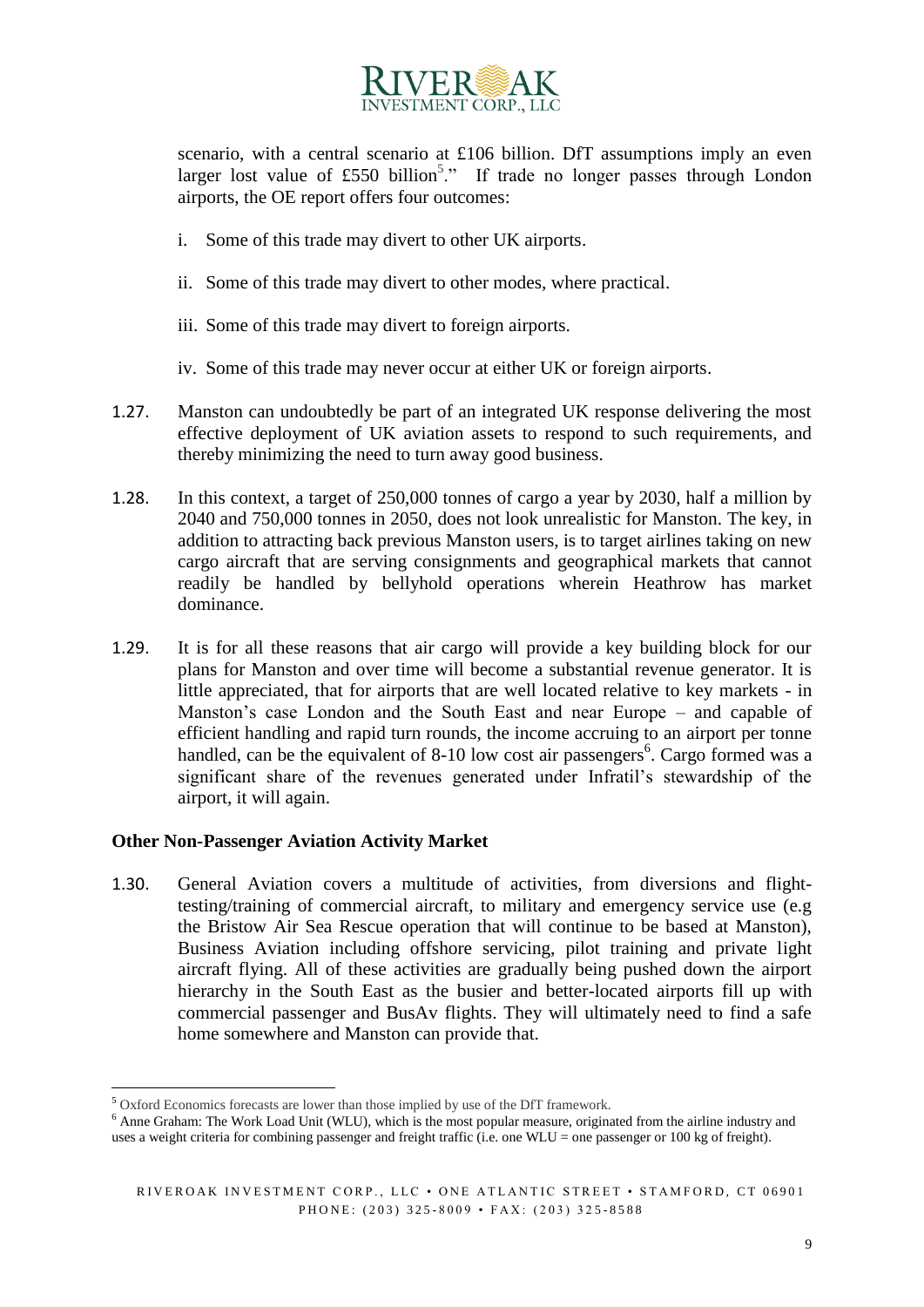

- 1.31. The scale of the airfield means there is also huge scope for developing MRO and aircraft teardown facilities. The former would focus on long-term heavy maintenance where aircraft are taken off-line for between one and six weeks, conversions and re-sprays. The latter is a growing component of the aerospace sector involving retired aircraft being carefully taken apart for spares and then in residual components taken away for recycling. Access to road, rail and a port is very valuable in the latter regard.
- 1.32. RiverOak will look for commercial partners amongst leading OEM's and third party contractors in these fields (and have already had positive reactions from a significant number we have approached). There is a need to develop a European Centre of Excellence in the mushrooming teardown sector and that is what we have in mind for Manston. Both OEM and teardown are high-skilled processes and we recognize, therefore, that there we will need to work with local partners in Kent to develop an academy facility to meet the specialized labor requirements of those companies. We envisage that this would form a center-piece of the mixed-use airport campus which we envisage being developed on land within the airport's ownership to the North of the runway but outside the operational boundary focused around the Old Control tower.

### **The Air Passenger Market**

- 1.33. As we indicated earlier, the key difference between our proposals for Manston and those previously presented to the Commission by Infratil, is the scale and timing of the passenger operation. Their scheme showed a large terminal and accompanying apron capable of taking 15mppa. Without the new and expensive fast rail link they identified in their scheme, we believe this would be impossible to deliver. We are sanguine, that until there is a consensus that such a link is needed for broader purposes, and that is probably some way off, we need to plan without it relying solely on the planned upgrade to the existing javelin route and the possibility of a new parkway station being built somewhere nearby in the next 5 years.
- 1.34. Our intention, therefore, is to develop and operate the airport without passenger services for the first 18 months to establish a cost base that is serviceable without passenger revenues – the focus will be on cargo, GA and aviation services property income. It will then be far easier to build passenger activity incrementally, having to cover only incremental rather than full fixed costs, and to be competitive on that basis. We already have interest in the possibility of passenger services recommencing in summer 2016 or 2017 from a leading operator, but getting the cost base right is crucial for them, and for Manston as an operating entity.
- 1.35. We agree with the analysis in the previous submissions you have received on Manston, that there is real underlying local demand for passenger services from East and Mid-Kent, the Medway towns and South East London, all of which will have amongst the longest and most unreliable access times to access a wide range of air services of any part of the South East. As Gatwick and London City fill-up and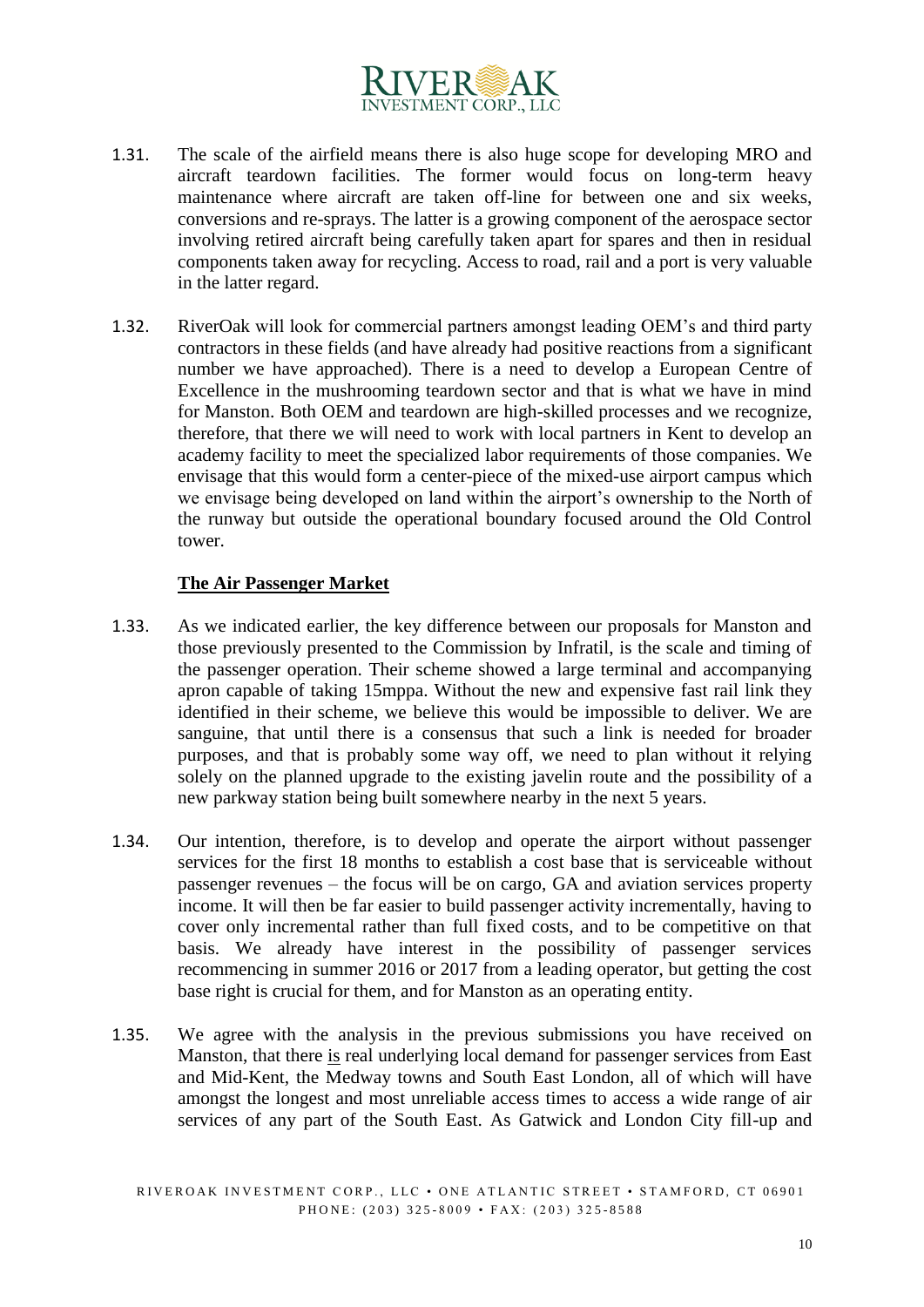

prices rise as a result, we are convinced that latent demand will only become stronger.

1.36. We know, for example, that the 2011 and 2012 CAA survey data indicates that Manston's core and floating catchment areas (see graphic below) generate demand put conservatively at between 3.5-4.0m passengers per annum, and the data suggests by far the largest percentage of this leaking traffic (around 85%) uses Gatwick and that much of it is leisure orientated (i.e. it is predominantly point-to-point and not dependent on access to a hub to be viable). By capturing as little as 30-40% of this, and drawing some traffic from based on price from West Kent and East London based on price and convenience, we can comfortably achieve our lower passenger projections of 2mppa by 2030, 3.5m 2040, and 5mppa by 2050.

### **Figure 1: Manston Catchment Area; Based on Empirical Data from EU Jets 2005 Operation**



- 1.37. This new approach and business model, would therefore seek to position Manston as Kent's local airport within a wider South East airport system, serving primarily a local and broader sub regional market. Our long term expectation is that it might ultimately grow to 5mppa maximum (not unlike Southend), focused on a core network of domestic and near European business orientated services and an increasing range of no frills and charter based leisure services, including:
	- Key UK business and VFR destinations such as Edinburgh, Glasgow, Manchester, Leeds, Newcastle, South Wales, the far South West, Northern Ireland and the Chanel Isles.
	- European hubs like as Amsterdam, Dublin, Frankfurt or Munich, Milan or Rome.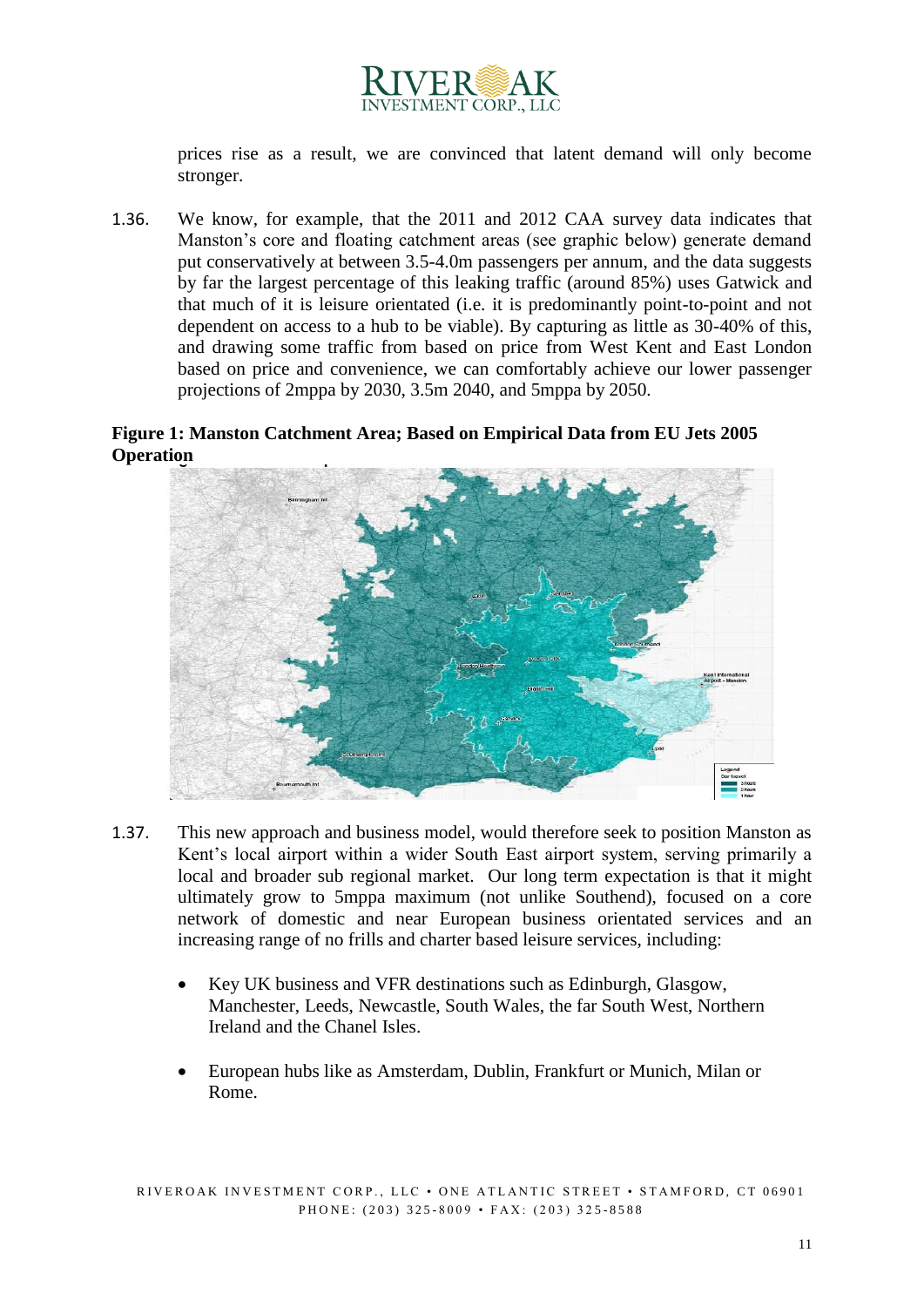

- Mainstream leisure destinations (e.g. Malaga, Alicante, Palma de Majorca Barcelona, Greece, Turkey and Tenerife).
- Special charters for skiing, hills and lakes markets and winter sun.
- 1.38. In terms of delivering this vision for Manston, we also propose to adopt a more partnership focused approach which will involve working closely with Thanet District and Kent County Councils, the South East LEP and the wider network of stakeholder support that has built up around the airport closure. After such a period of turbulence, Manston needs a clean slate, a new approach, a shared vision and a lead partner and operator that is prepared to take a long term view on investment and returns, rather than the short term fix that the current owner were seeking and found impossible to identify.
- 1.39. In Manston's favor is:
	- The aviation industry is no longer on its knees from and extended recession; air travel demand is growing again, airlines are looking for new opportunities (as are cargo operators), and all the major OEMs have all reported strong order books and positive forecasts over the last six months.
	- There has been a tremendous coming together locally of an enormous range of community and political interest and support. We intend to build on the platform this has created and bring our long standing logistical, development and investment skills to bear to create a positive and progressive future for the airport.
	- RiverOak has a history of finding under-utilized, even distressed, assets and capitalizing on innovative thinking and good community relationships to identify value-added opportunities. We pride ourselves on thoroughly researching the macro trends that affect our various investments. We closely monitor the regional geographic and demographic shifts that are at work in our chosen sectors and assess the business climate and operating environment that will affect our development projects. As our outline above indicates we have a clear plan action for Manston and an ability to move quickly
	- There remains a minimum of ten years before a new runway comes on line and the South East airport system is bound to become increasingly congested; that is the one thing Manston will not be, allowing us to welcome anyone who wants to make long term plans that would be difficult elsewhere.
	- East Kent is the only Assisted Area of any consequence in the south east of England; it has significant levels of deprivation and is in desperate need of economic activity and good quality local employment.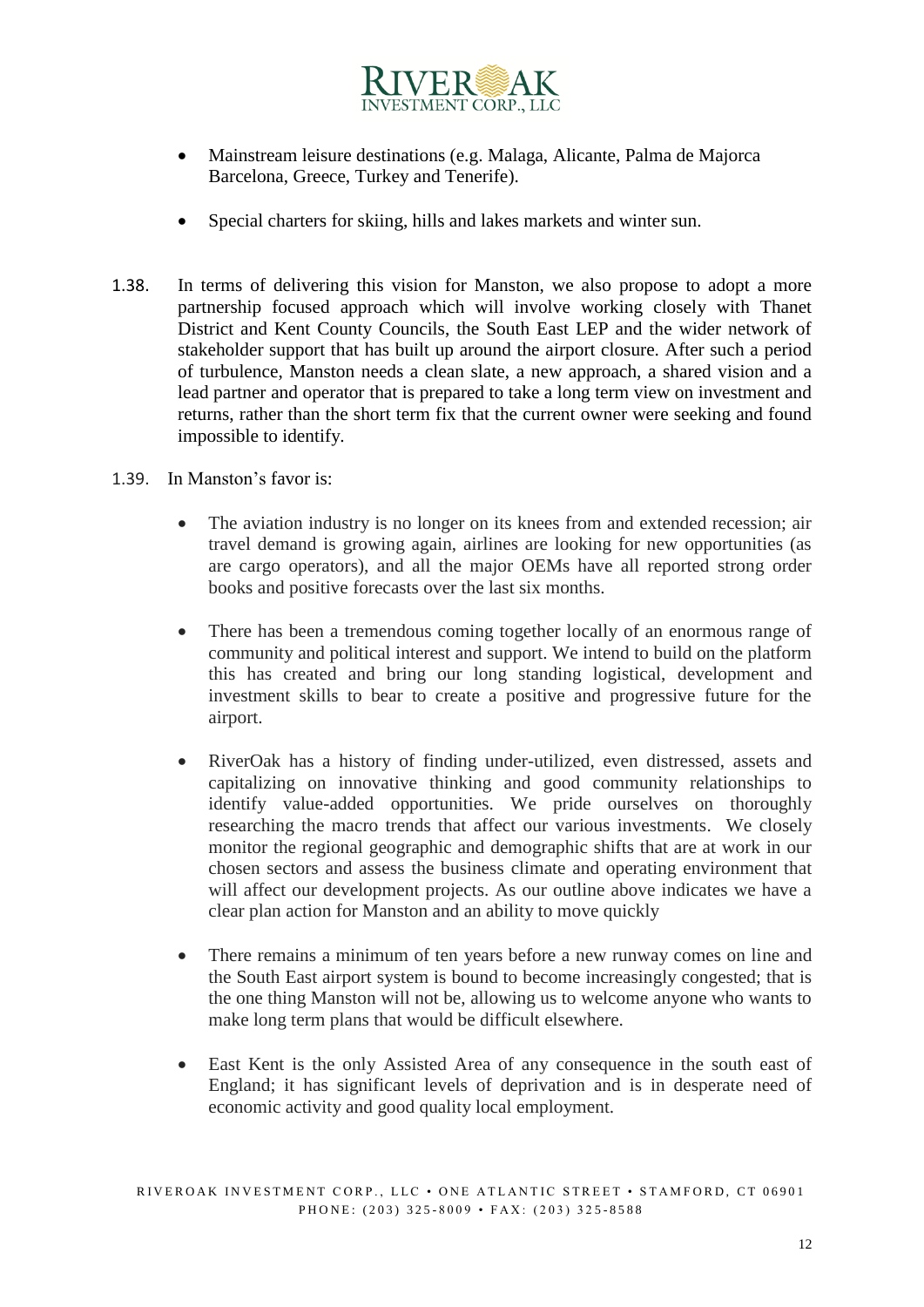

- With the right fiscal and policy environment, which we hope the Airports Commission's recommendations can help to deliver, we are prepared to direct significant investment at Manston Airport, and take a medium to long term view to turn its prospects around. RiverOak's commitment to Manston will represent much needed foreign inward investment in East Kent which will complement the progress already made at the adjacent Discovery Park in Sandwich.
- 1.40. A re-invigorated Manston Airport would help to improve the western bias of current capacity by combining with Stansted and Southend to provide much of the capacity required by development in East of London and along the Thames Corridor. As such is provides a particularly good strategic fit in terms of functional and geographical markets with an expanded national hub, and this is the runway option we believe the Airports Commission should ultimately choose at Heathrow This airport could serve locally originating sub-regional traffic.

#### **The Important Role of Reliever Airports**

- 1.41. In strategic policy terms, we consider the Commission's interest in the reliever airport concept, as expressed in its Interim report and Discussion Paper 6, entirely appropriate and moreover that Manston Airport is entirely suited to such a designation. In addition to serving the niche markets we have outlined in Sections 3- 6, we think Manston could also be designated as a principal diversion for Gatwick and Heathrow, and equipped accordingly, so that it can introduce an element of system-wide resilience that would allow these "focal" airports to operate at higher levels of slot utilization than they might otherwise.
- 1.42. The 'reliever' airport model is well established in the airport systems serving other major World Cities; those bearing the closest resemblance to Manston include:
	- Vatry, nr Rheims North West of Paris;
	- Stewart nr Islip for New York;
	- Frankfurt Hahn 100km east of Frankfurt Main; and
	- Bergamo 45 miles north east of Milan.

#### **Fiscal and Policy Incentives**

1.43. While we want to make it absolutely clear that we are not seeking any public funds to acquire and re-open Manston, as commercial property developers and logistics operators, we understand the value of infrastructure such as airports. We believe that creating underlying value is a crucial part of the strategy for a regional airport like Manston. We are therefore very interested in seeing further airport Enterprise Zones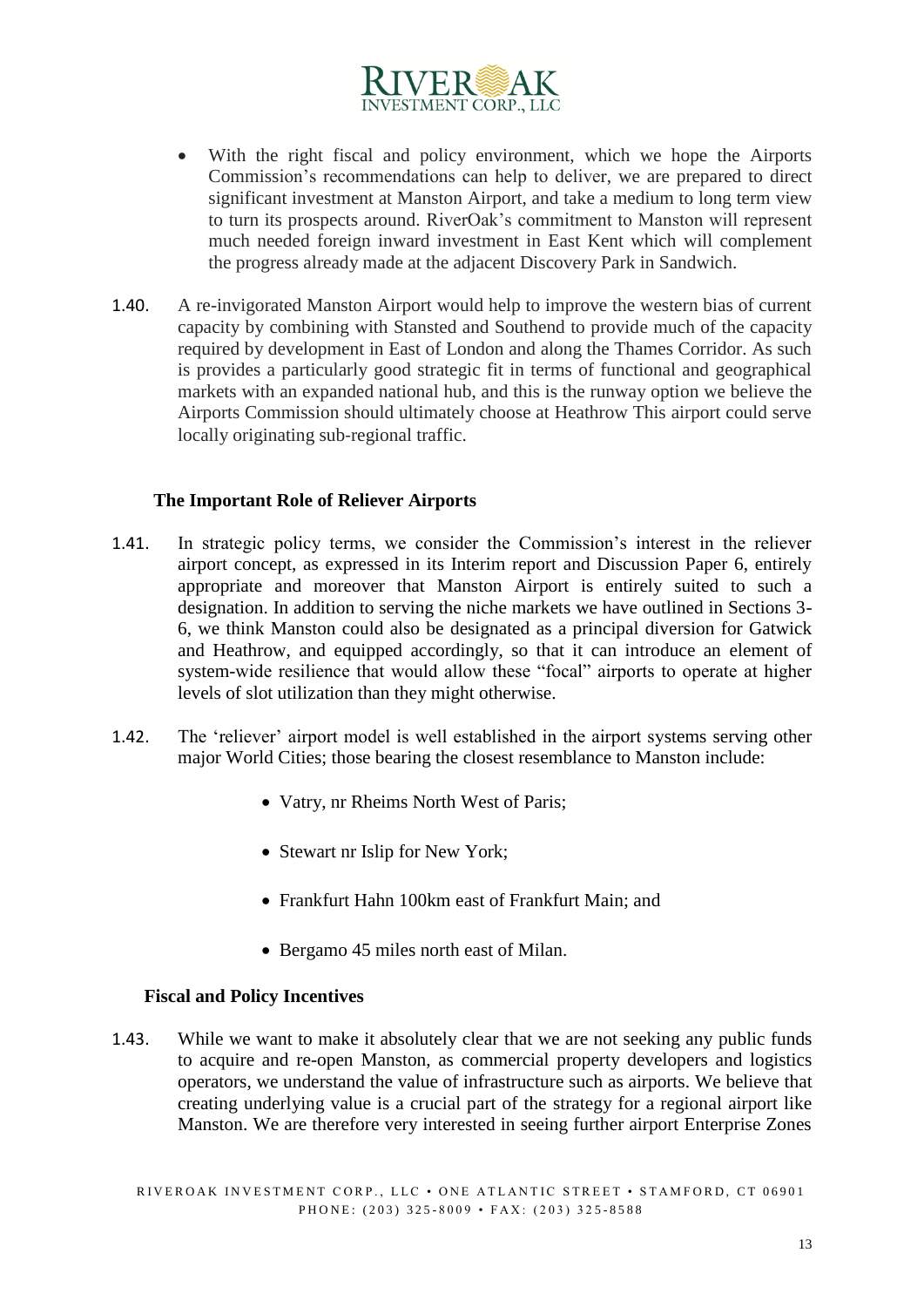

and Local Development Orders promoted to allow us to foster development clusters at airports such as Manston.

- 1.44. We are still trying to understand APD and how disproportionately it has impacted the low cost sector and smaller regional airports. Ostensibly we see strong arguments that this policy, particularly the domestic so-called "double whammy" component, should be finessed to provide the market with clear signals, to ensure that the available airport infrastructure in the South East is used optimally.
- 1.45. We are aware that there has been discussion of a differential APD in their submissions to the Commission, and we have also aware of refinements, whereby the congested main hubs airports would shoulder this tax burden and those that are less congested or below a certain size, would be exempt or enjoy reduced rates. This would seem to be a mechanism that could encourage more balanced growth and would help attract more operators to base aircraft at regional airports such as Manston. However, we want to make clear again, that whilst this might increase the speed at which a passenger operation could be developed to a material size at Manston, it is not fundamental to our plans nor to the commercial viability of the airport.
- 1.46. We also acknowledge, as Discussion Paper 6 flags, that there would also be merit in exploring ways of making more effective use of scarce capacity at Heathrow and Gatwick, including:
	- Banning certain types of aircraft movements (eg non-VIP Bus AV in aircraft of Code C size or under, or dedicated freighter aircraft).
	- Capping frequencies on short haul routes where there are more than 15 services a day.
	- Increasing incentives through pricing mechanisms for airlines to use larger aircraft and focus on more business orientate and long haul routes.
	- Restricting air service frequencies between busy hubs and destinations less than four hours away by rail.
	- Restrict overtly leisure destinations from the main national hub.
- 1.47. These could be delivered by mechanisms such as Traffic Distribution Rights (TDRs). They may have been last deployed in 1991, but TDRs from as far back as 1977 are still extant and so there is no reason simply to shy away from them. They have been used perfectly legally in Milan, Paris, Stockholm and elsewhere. All that is needed is a sound operational or economic justification.
- 1.48. One suggestion put forward SELEP was the creation a waiting list or 'credit' system in which airlines would start new routes or transfer existing ones to one of the

RIVEROAK INVESTMENT CORP., LLC · ONE ATLANTIC STREET · STAMFORD, CT 06901 PHONE: (203) 325-8009 • FAX: (203) 325-8588